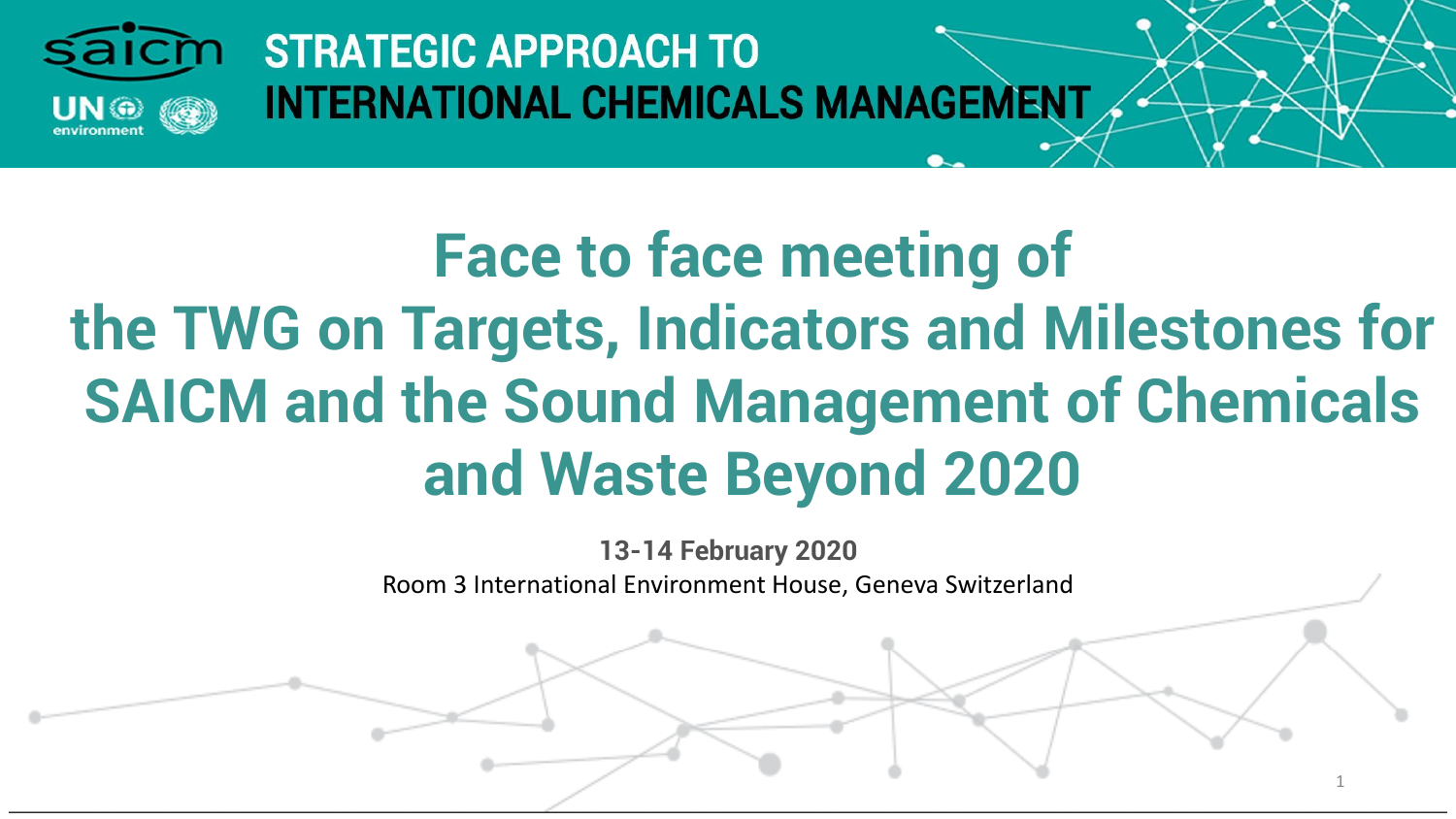### **Session 1: Introductory Session**

# **Targets Working Group Overview**

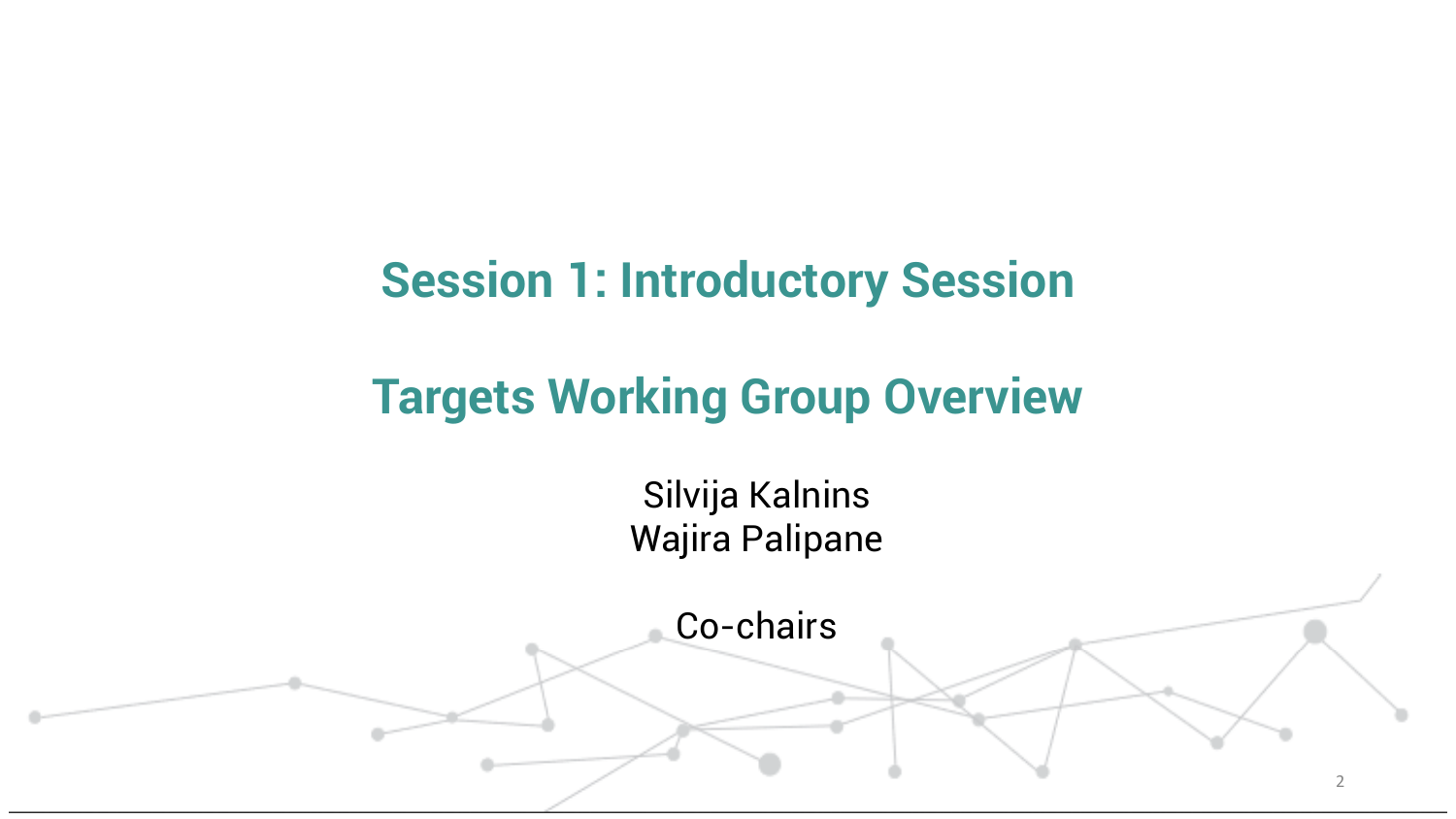

### **Technical Working Group- targets, indicators and milestones**

#### **Outputs**

- 1. A **CLEAN** targets proposal that reflects region and sector views
- 2. A proposal for high -level indicators which are cross-cutting across a number of targets
- 3. Indicators review
- 4. Way forward to develop fact sheets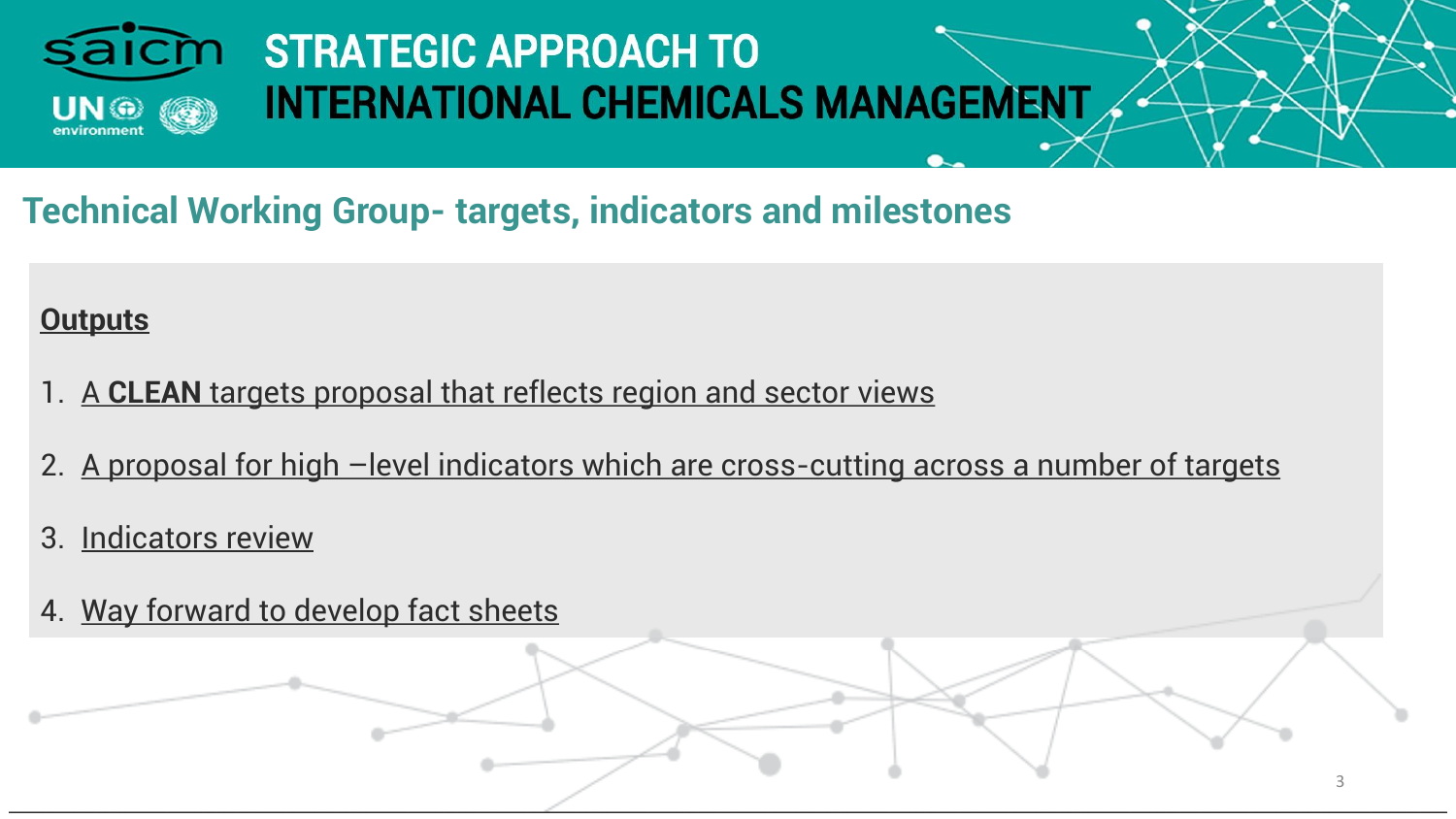

**Technical Working Group- targets, indicators and milestones** 

We are nominated EXPERTS

NOT a negotiation

BUILD on work to date

Here to FACILITATE our work at IP4

Let's have FUN!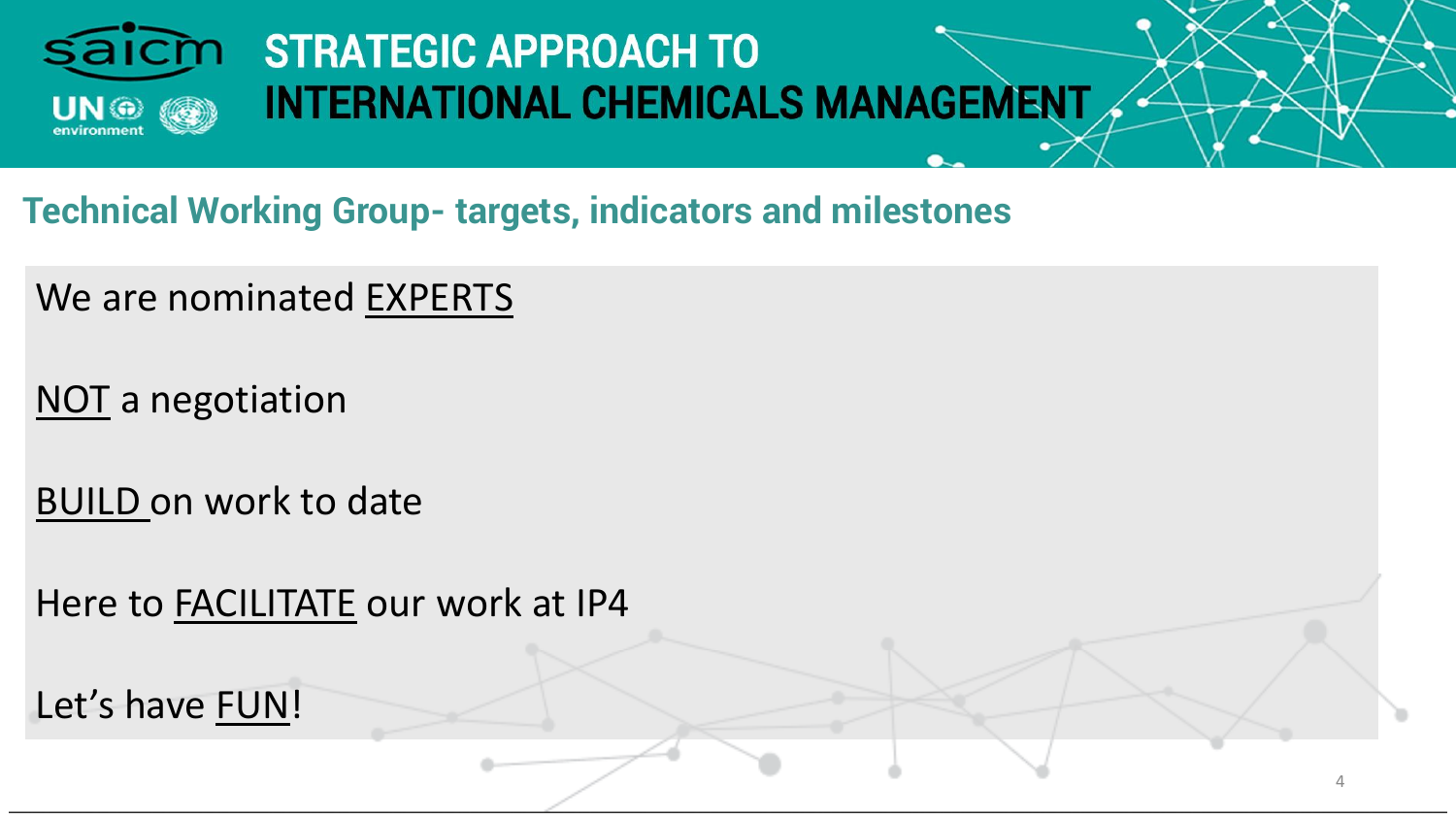

5

### **Technical Working Group- targets, indicators and milestones**

### **Inputs to the Technical Working Group**

- Co-chairs' paper (OEWG3)
- IP3 Outcome document
- Homework exercise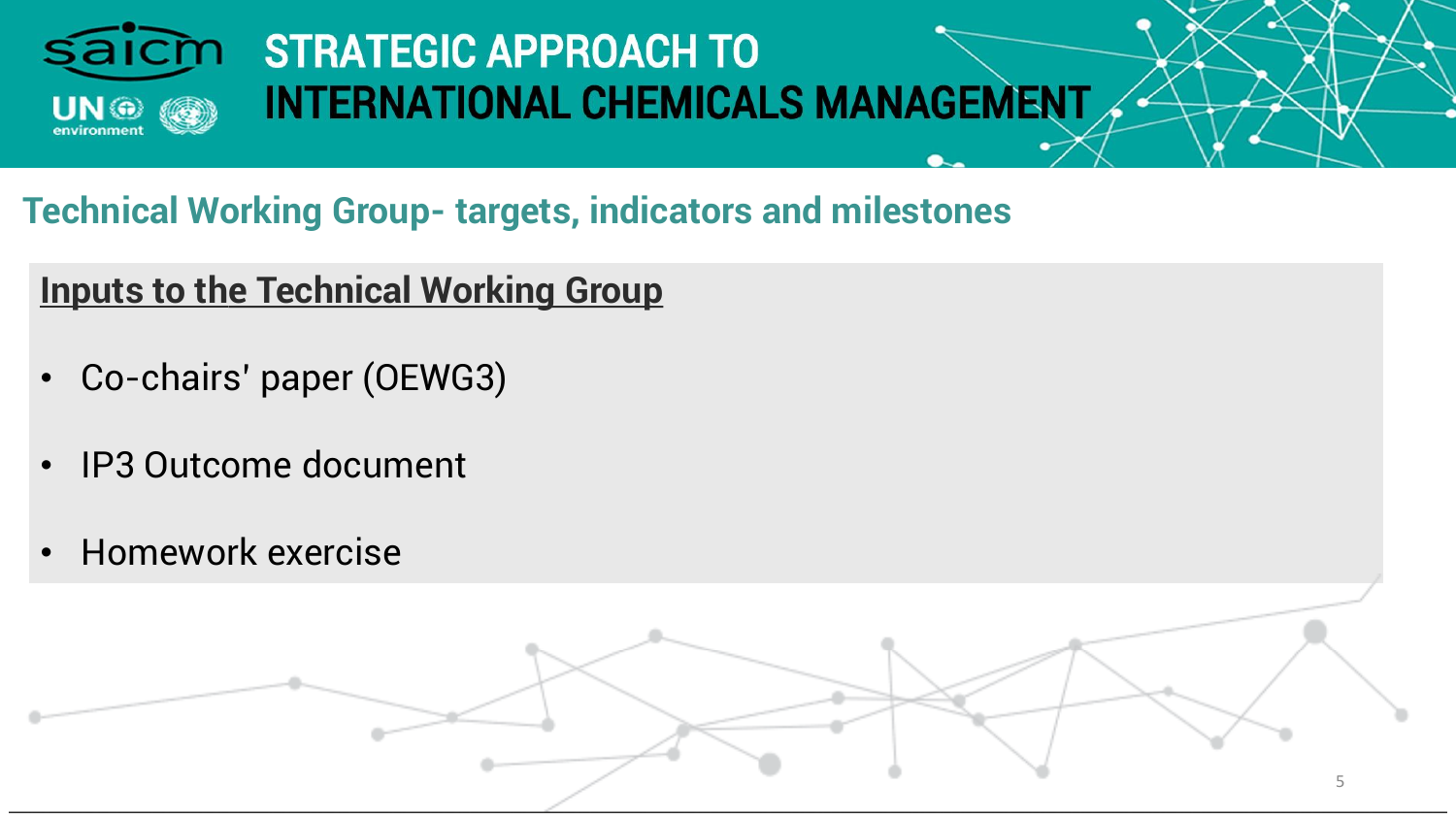

### **Technical Working Group- targets, indicators and milestones**

#### **Outputs**

- 1. A **CLEAN** targets proposal that reflects region and sector views
- 2. A proposal for high -level indicators which are cross-cutting across a number of targets
- 3. Indicators review
- 4. Way forward to develop fact sheets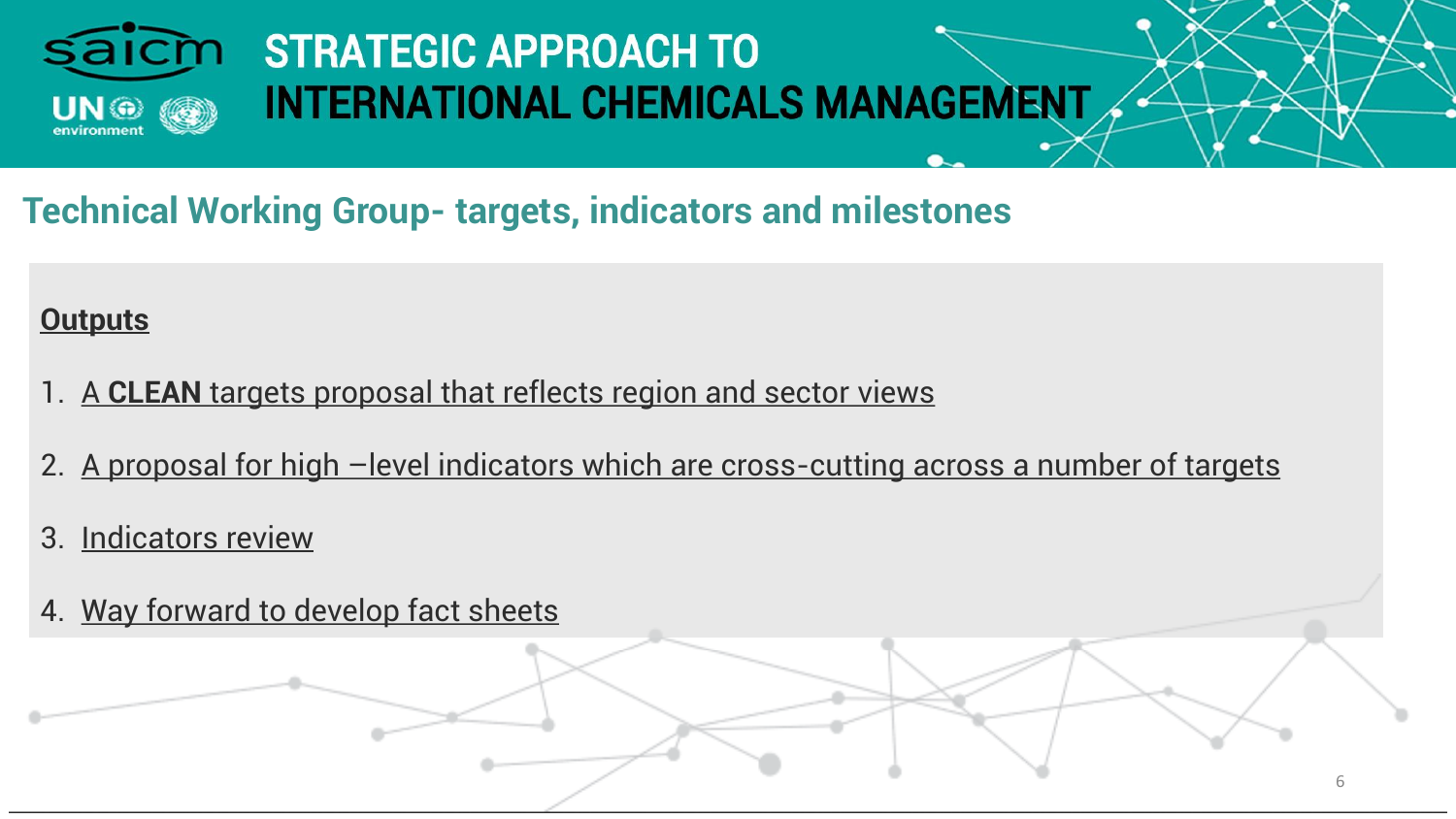

#### **Homework Overview**